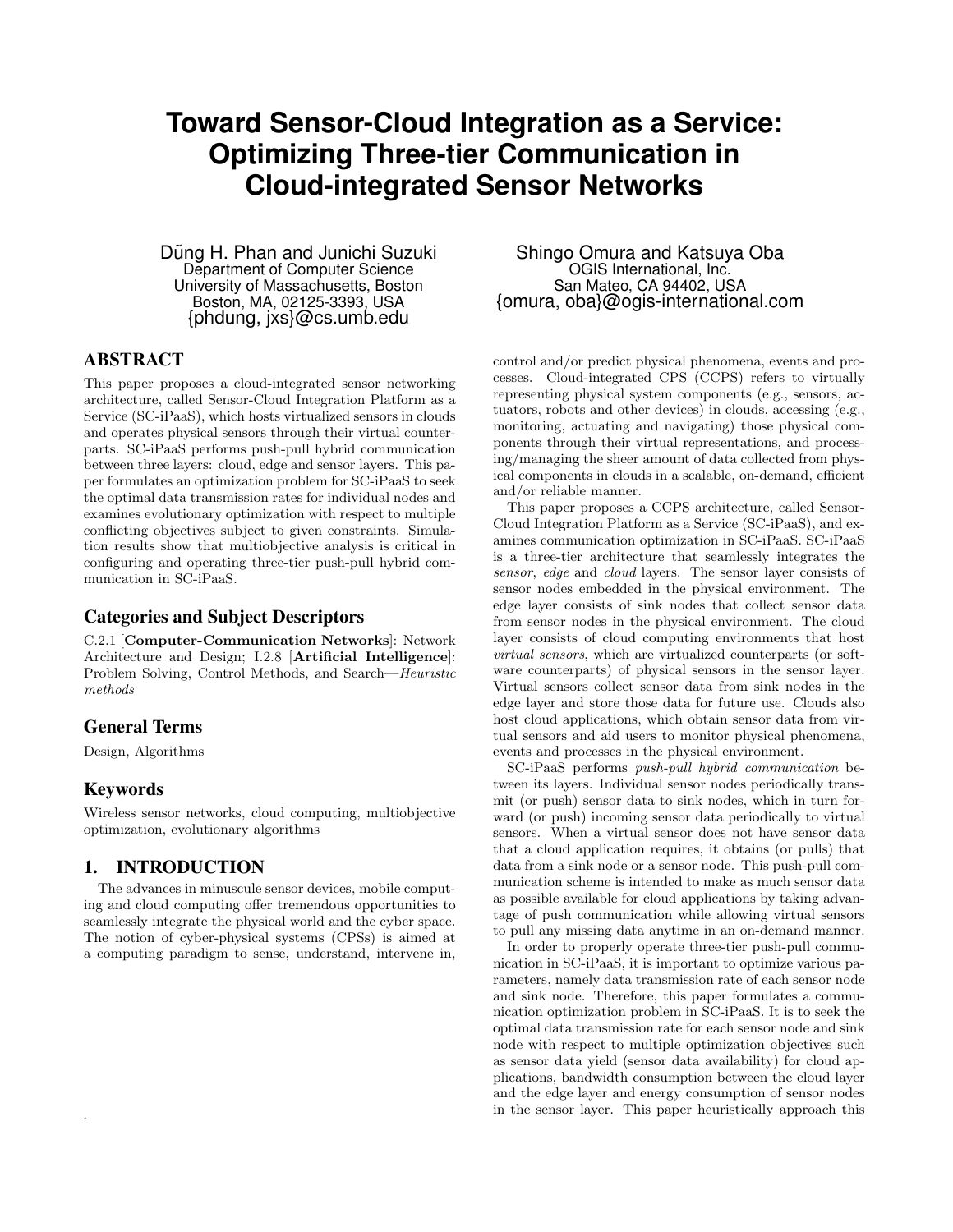

Figure 1: A Push-Pull Hybrid Communication Architecture for Cloud-integrated Sensor Networks

multiobjective problem with an evolutionary optimization algorithm. Simulations are carried out to examine Paretooptimal communication configurations (parameter settings) against data request patterns placed by cloud applications. Simulation results show that multiobjective analysis is critical in configuring and operating three-tier push-pull hybrid communication in cloud-integrated sensor networks.

## 2. SC-IPAAS AND ITS APPLICATIONS

Figure 1 shows an architectural overview of SC-iPaaS. SCiPaaS consists of the following three tiers.

Sensor Layer: operates one or more wireless networks of stationary sensor nodes embedded in the physical environment. Each network is assumed to be heterogeneous; it has different types of sensor devices such as air temperature sensors, humidity sensors and barometric pressure sensors. Sensor nodes are battery-operated or solar-powered; they have limited energy supplies. In each sensor network, nodes form a particular topology (e.g., tree, star or mesh topology). In Figure 1, sensor networks use a tree topology. Nodes periodically read sensors and transmit (or push) sensor data to a special node, called sink node, on a hop-by-hop manner through a given network topology. Different sensor nodes have different data transmission rates.

Edge Layer: is a collection of sink nodes, each of which participates in a certain sensor network and receives sensor data periodically from individual nodes in the network. Each sink node stores incoming sensor data in its memory space and then transmits (or pushes) them periodically to the cloud layer. It maintains the mappings between physical sensors and virtual sensors. In other words, it knows the origins and destinations of sensor data. Different sink nodes have different data transmission rates. A sink node's data transmission rate can be different from the ones of sensor nodes in the same network. Note that each sensor network operates one or more sink nodes. In Figure 1, one sink node is operated in each sensor network. Depending on application domains, sink nodes may have limited energy supplies through batteries and solar panels or they may have infinite

energy supplies.

In addition to pushing sensor data to a virtual sensor, each sink node receives a "pull" request from a virtual sensor when the virtual sensor does not have data that a cloud application(s) requires (Figure 1). If the sink node has the requested data in its memory, it returns that data. Otherwise, it issues a pull request to a sensor node that is responsible for the requested data. Upon receiving the pull request, the sensor node reads a sensor and returns sensor data.

Cloud Layer: operates on one or more clouds to host end-user applications and management services for the applications. Applications are operated on virtual machines in clouds. Users are assumed to place continuous sensor data queries on virtual sensors via cloud applications in order to monitor the physical environment. If a virtual sensor already has data that an application queries, it returns that data. If a query does not match, the virtual sensor issues a pull request and sends it to a sink node. Each query is assumed to have a relative time window within which an application requires particular sensor data. While push communication carries out one-way upstream travel of sensor data, pull communication incurs a round trip for requesting sensor data and receiving that data (Figure 1).

Cloud-based management services offer common functionalities to implement and operate applications (Figure 1). This paper focuses on the following two services.

- Sensor manager: virtualizes physical heterogeneous sensors in a unified way by abstracting away their lowlevel operational details. Cloud applications always access physical sensors through virtual sensors; for example, collecting sensor data with a pull request and sending control signals (e.g., turning on/off sensors and setting data transmission rates).
- *Communication manager*: is responsible for push-pull hybrid communication between different layers. It is assumed to operate on top of certain publish/subscribe communication middleware such as TinyDDS [4]. A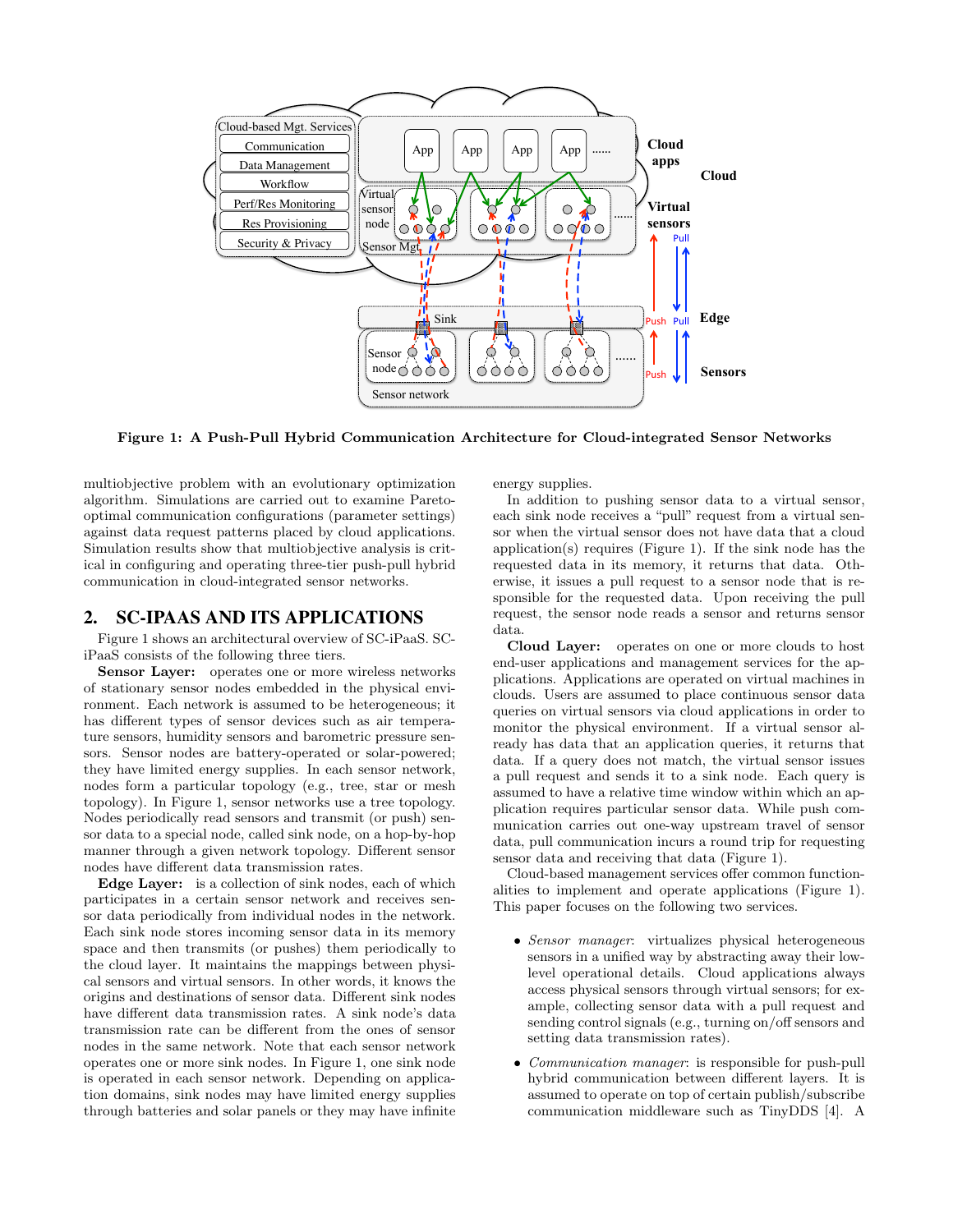key component in this manger is communication optimizer, which this paper focuses on to seek the optimal data transmission rates for sensor and sink nodes with respect to multiple optimization objectives.

While SC-iPaaS can be effectively applicable to a wide range of applications, this paper discusses two specific example applications. The first example is a physiological monitoring application in pervasive healthcare for inpatients and homebound patients [10, 17]. This application assumes perpatient wireless networks of in-body and/or on-body sensors for, for example, heart rate, blood pressure, oxygen saturation, body temperature, respiratory rate, blood coagulation and galvanic skin response. Those sensors are wirelessly connected to a dedicated per-patient device or a patient's computer (e.g., cell phone, tablet machine or laptop computer) that serves as a sink node. Real-time physiological sensor data are periodically pushed to virtual sensors in clouds so that clinicians, hospital nurses and visiting nurses can share the data for clinical observation and intervention. When an anomaly is found in physiological data, clinical staff may pull extra data in a higher temporal resolution to better understand a patient's medical condition. Given a sufficient amount of data, they may perform clinical interventions (for inpatients) or dispatch visiting nurses or ambulances (for homebound patients).

The second example application of SC-iPaaS is in-situ environmental monitoring in public beaches [9,16,18]. A sensor network is deployed in each beach area with water quality sensors and other environmental sensors (e.g., bacteria, pH, dissolved oxygen, water temperature, humidity, barometric pressure, wind speed, wind direction and rain fall sensors). A sink node(s) in each beach area periodically receive sensor data from individual sensor nodes and pushes them to virtual sensors. Users of cloud applications include local government officials for public health, environmental quality, recreation and tourism. Cloud applications are intended to indicate and localize episodic changes in, for example, water quality, tidal level and climate at beaches. When certain environmental properties are detected as predictors of unhealthy or dangerous conditions, applications allow local government officials to pull extra sensor data in a higher spatiotemporal resolution so that they can be better informed to decide beach closures, signal warnings to the general public and dispatch public safety officials to beaches.

## 3. COMMUNICATION OPTIMIZATION IN SC-IPAAS: PROBLEM STATEMENT

This section describes an optimization problem to seek the optimal data transmission rates for sensor and sink nodes in SC-iPaaS. The following notations are used to state the optimization problem.

- $S = \{s_1, s_2, ..., s_i, ..., s_M\}$  is the set of M sensor nodes in sensor networks.  $\nu_{s_i}$  denotes the data transmission rate for the *i*-th sensor node  $(s_i)$  to push sensor data to its corresponding sink node. The rate is measured as the number of sensor data transmitted per a unit time.  $d_i$  indicates the size of single sensor data that  $s_i$  generates and transmits to a sink node.  $h_i$  denotes the shortest logical distance (i.e., hop count) from  $s_i$ to its corresponding sink node.
- $\nu_{e_i}$  denotes the data transmission rate for a sink node

to push sensor data receiving from the *i*-th sensor node  $(s_i)$ .  $\nu_{e_i}$  and  $\nu_{s_i}$  are not necessarily equal.

- W indicates a relative time window that  $SC$ -iPaaS considers to monitor sensor data requests from cloud applications and compute its communication performance with respect to optimization objectives.
- $R_i = \{r_{i1}, r_{i2}, ..., r_{ij}, ..., r_{i|R_i|}\}\$ is the set of all sensor data requests that cloud applications issue to the virtual counterpart of  $s_i$   $(s'_i)$  during the time period of W in the past.  $r_{ij}$  denotes the *j*-th request to the *i*-th virtual sensor  $s_i'$ . Each request is characterized by its time stamp  $(t_{ij})$  and time window  $(w_{ij})$ . It requests all sensor data available in the time interval  $[t_{ij} - w_{ij}, t_{ij}]$ . If  $s'_{i}$  has at least one data in  $[t_{ij} - w_{ij}, t_{ij}]$ , it returns those data to a cloud application. Otherwise, it issues a pull request to a sink node.
- $R_i^e \subset R_i$  is the set of sensor data requests for which the virtual sensor  $s'_i$  has no data. This means that  $|R_i^e|$ indicates the number of pull requests that  $s_i'$  issues to a sink node. In other words,  $R_i \setminus R_i^e$  indicates the requests that  $s_i'$  can fulfill.
- $R_i^s \subset R_i^e \subset R_i$  is the set of sensor data requests for which the sink node for  $s_i$  do not have data. This means that  $|R_i^s|$  indicates the number of pull requests that the sink node issues to  $s_i$ . In other words,  $R_i^e \setminus R_i^s$ indicates the requests that the sink node can fulfill.

This paper considers three optimization objectives: bandwidth consumption between the edge and cloud layers  $(f_B)$ , energy consumption of physical sensors  $(f_E)$  and data yield for cloud applications  $(f_D)$ . The first two objectives are to be minimized while the third is to be maximized.

The bandwidth consumption objective  $(f_B)$  is defined as the total amount of data transmitted per a unit time between the edge and cloud layers. This objective impacts the payment for bandwidth consumption based on a cloud operator's pay-per-use billing scheme. It also impacts the lifetime of sink nodes if they are battery-operated or solarpowered.  $f_B$  is computed as follows.

$$
f_B = \sum_{i=1}^{M} (\nu_{ei} \times d_i) + \frac{1}{W} \sum_{i=1}^{M} \sum_{r_{ij} \in R_i^e} (\phi_{ij} \times d_i + d_r)
$$
 (1)

The first and second terms indicate the bandwidth consumption by one-way push communication from the edge layer to the cloud layer and two-way pull communication between the cloud and edge layers, respectively.  $\phi_{ij}$  denotes the number of sensor data that the request  $r_{ij}$  can collect in the time interval  $[t_{ij} - w_{ij}, t_{ij}]$ .  $d_r$  indicates the size of a single pull request from the cloud layer to the edge layer. It is constant for all sensor nodes.

The energy consumption objective  $(f_E)$  is defined as the total amount of energy that sensor nodes consume for data transmissions during the time period of  $W$ . This objective impacts the lifetime of sensor nodes and sensor networks. It is computed as follows.

$$
f_E = \sum_{i=1}^{M} (h_i \times e_t \times d_i \times \nu_{si} \times W) + \sum_{i=1}^{M} \sum_{r_{ij} \in R_i^e} \left( h_i \times e_t \times (d_i + d'_r) \right)
$$
\n(2)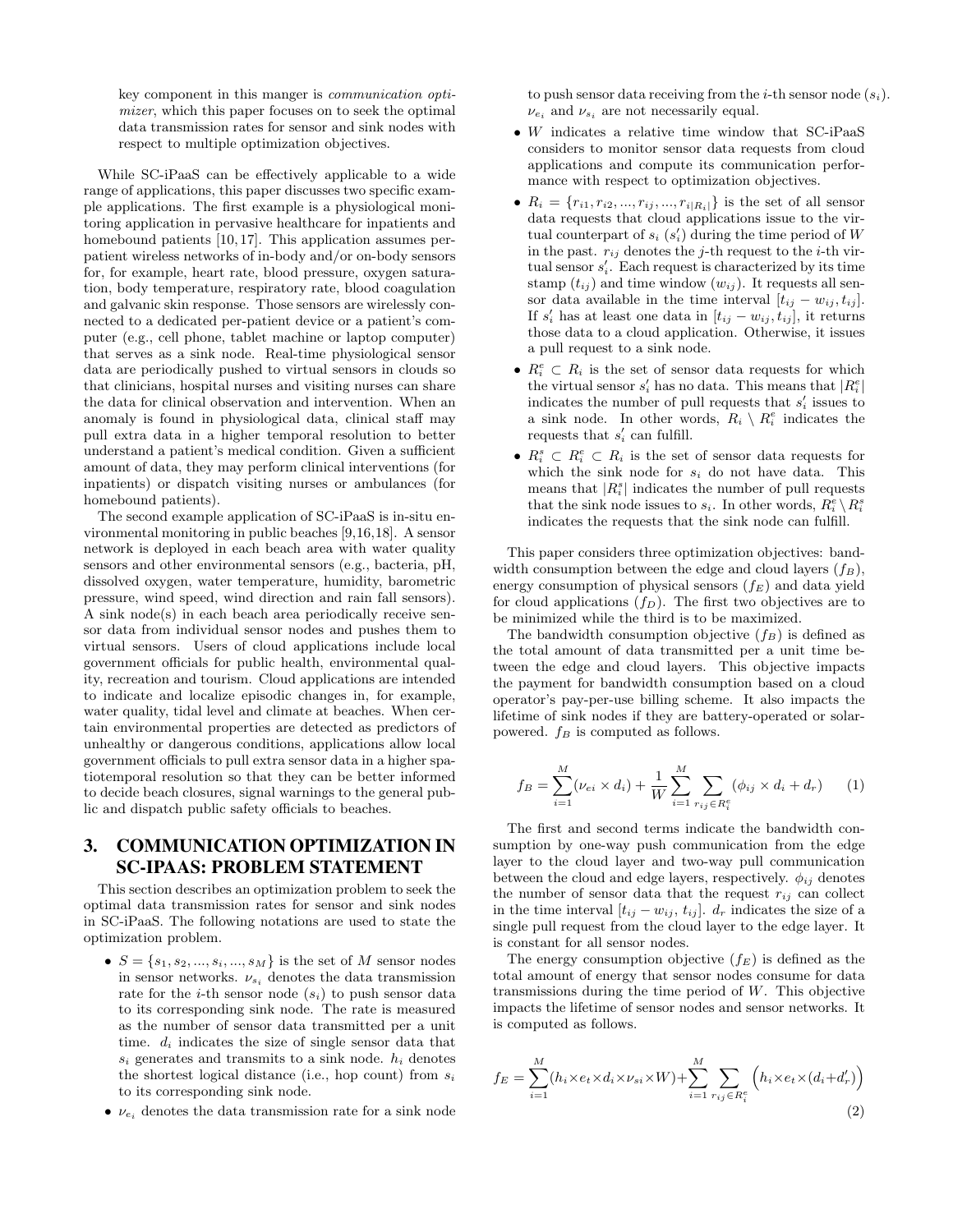The first and second terms indicate the energy consumption by one-way push communication from the sensor layer to the edge layer and two-way pull communication between the edge layer and the sensor layer, respectively.  $e_t$  denotes the amount of energy that a unit amount of data consumes to travel from a sensor node to its neighboring node.  $d'_r$  denotes the size of a single pull request from the edge layer to the sensor layer.  $e_t$  and  $d_r$  are constant for all sensor nodes.

The data yield objective  $(f_Y)$  is defined as the total amount of data that cloud applications gather for their users. This objective impacts the informedness and situation awareness for application users. It is computed as follows.

$$
f_Y = \sum_{i=1}^{M} \sum_{r_{ij} \in R_i} \phi_{ij} \tag{3}
$$

In SC-iPaaS, optimization objectives conflict with each other. For example, the data yield objective conflicts with the other two objectives. Maximizing data yield means increasing data transmission rates for sensor and sink nodes. This increases bandwidth consumption and energy consumption. Similarly, the energy consumption objective conflicts with the data yield objective. Minimizing energy consumption means reducing data transmission rates for sensor nodes. This can reduce data yield. Given these conflicting objectives, this paper seeks the optimal trade-off (i.e., Paretooptimal) configurations for data transmission rates in SCiPaaS.

SC-iPaaS considers two constraints in its optimization process. The first constraint  $(C_E)$  is the upper limit for energy consumption  $(f_E)$ :

$$
f_E < C_E \tag{4}
$$

The constraint violation in energy consumption  $(g_E)$  is computed as follows where  $I_E = 1$  if  $f_E > C_E$ ; otherwise  $I_E = 0.$ 

$$
g_E = I_E \times (f_E - C_E) \tag{5}
$$

The second constraint  $(C_Y)$  is the lower limit for data yield  $(f_Y)$ :

$$
f_Y > C_Y \tag{6}
$$

The constraint violation in data yield  $(g_Y)$  is computed as follows where  $I_Y = 1$  if  $f_Y < C_Y$ ; otherwise  $I_Y = 0$ .

$$
g_Y = I_Y \times (C_Y - f_Y) \tag{7}
$$

## 4. COMMUNICATION OPTIMIZER IN SC-IPAAS

SC-iPaaS leverages an evolutionary multiobjective optimization algorithm (EMOA) for its communication optimizer. The algorithm iteratively evolves the population of solution candidates, called *individuals*, through several operators (e.g., crossover, mutation and selection operators) toward the Pareto-optimal solutions in the objective space.

The EMOA in SC-iPaaS is intended to search Paretooptimal solutions that are equally distributed in the objective space because there exits no single optimal solution under conflicting objectives but rather a set of alternative solutions of equivalent quality. Therefore, it can produce both

#### Algorithm 1 Optimization Process in SC-iPaaS

1:  $g = 0$ ; 2:  $P_g$  = Randomly generated N individuals;<br>3: while  $g \lt MAX-GENERATION$  do 3: while  $g <$  MAX-GENERATION do 4:  $Q = \emptyset$ : 4:  $\mathcal{O}_g = \emptyset;$ <br>5: while  $\emptyset$ 5: while  $|\mathcal{O}_g| < N$  do<br>6:  $p_t =$  tournament 6:  $p_1 = \text{tournament}(\mathcal{P}_g)$ <br>7:  $p_2 = \text{tournament}(\mathcal{P}_g)$ 7:  $p_2 = \text{tournament}(\mathcal{P}_g)$ <br>8: **if** random() <  $P_c$  **ti** 8: **if** random()  $\leq P_c$  **then**<br>9:  $\{q_1, q_2\}$  = crossover( 9:  $\{o_1, o_2\}$  = crossover $(p_1, p_2)$ <br>10: **end if** 10: end if<br>11: if  $(ran)$ 11: **if** (random()  $\leq P_m$ ) then<br>12:  $o_t$  = mutation( $o_t$ ) 12:  $o_1$  = mutation( $o_1$ )<br>13: **end if** end if 14: **if** random()  $\leq P_m$  **then**<br>15:  $o_2$  = mutation( $o_2$ ) 15:  $o_2$  = mutation( $o_2$ )<br>16: **end if** end if 17:  $\mathcal{O}_g = \{o_1, o_2\} \cup \mathcal{O}_g$ <br>18: **end while** end while 19:  $\mathcal{R}_g = \mathcal{P}_g \cup \mathcal{O}_g$ <br>20:  $\mathcal{F} = \text{sortByDo}$ 20:  $\mathcal{F} = \text{sortByDomainationRanking}(\mathcal{R}_g)$ <br>21:  $\mathcal{P}_{g+1} = \{\emptyset\}$  $\mathcal{P}_{g+1} = \{\emptyset\}$ 22:  $i = 1$ <br>23: while 23: while  $|\mathcal{P}_{g+1}| + |\mathcal{F}_i| \leq N$  do<br>24:  $\mathcal{P}_{g+1} = \mathcal{P}_{g+1} \cup \mathcal{F}_i$ 24:  $\mathcal{P}_{g+1} = \mathcal{P}_{g+1} \cup \mathcal{F}_i$ <br>25:  $i = i + 1$ 25:  $i = i + 1$ <br>26: end while 26: end while<br>  $27 \cdot \quad \text{sortBvCrow}$ 27: sortByCrowdingDistance( $\mathcal{F}_i$ )<br>28:  $\mathcal{P}_{a+1} = \mathcal{P}_{a+1} \cup \mathcal{F}_i[1:(N-1)]$ 28:  $\mathcal{P}_{g+1} = \mathcal{P}_{g+1} \cup \mathcal{F}_i[1:(N - |\mathcal{P}_{g+1}|)]$ <br>29:  $g = g + 1$  $g=g+1$ 30: end while

extreme data transmission configurations (e.g., the one exhibiting high data yield and high energy consumption) and balanced configurations (e.g., the one exhibiting intermediate data yield and energy consumption) at the same time. Given a set of heuristically-approximated Pareto-optimal solutions, an SC-iPaaS operator can examine the trade-offs among them and make a well-informed decision to choose one of them, as the data transmission configuration, according to his/her preferences and priorities. For example, an SC-iPaaS operator can examine how he/she can data yield for energy consumption and determine a particular data transmission configuration that achieves a desirable/comfortable balance of data yield and energy consumption.

In order to seek Pareto optimality, the notion of *domi*nance plays an important role [20]. An individual  $i$  is said to dominate an individual j (denoted by  $i \succ j$ ) if both of the following conditions are hold.

- $\bullet$  *i*'s objective values are superior than, or equal to, *j*'s in all objectives.
- *i*'s objective values are superior than  $j$ 's in at least one objectives.

In SC-iPaaS, each individual represents a particular data transmission configuration, which is a set of data transmission rates for all sensor and sink nodes (Figure 2).

| $ \nu_{\rm e1} \nu_{\rm e2} \nu_{\rm e3} $ |                       |  | $ \nu_{\rm em\text{-}1} \nu_{\rm em} $                                    |  |
|--------------------------------------------|-----------------------|--|---------------------------------------------------------------------------|--|
| $ \nu_{\scriptscriptstyle{\text{S1}}}$     | $ \nu_{s2} \nu_{s3} $ |  | $ \nu_{\scriptscriptstyle\rm SM\text{-}1} \nu_{\scriptscriptstyle\rm SM}$ |  |

Figure 2: Individual Representation

Algorithm 1 shows the evolutionary optimization process in SC-iPaaS. It follows the algorithmic structure in NSGA-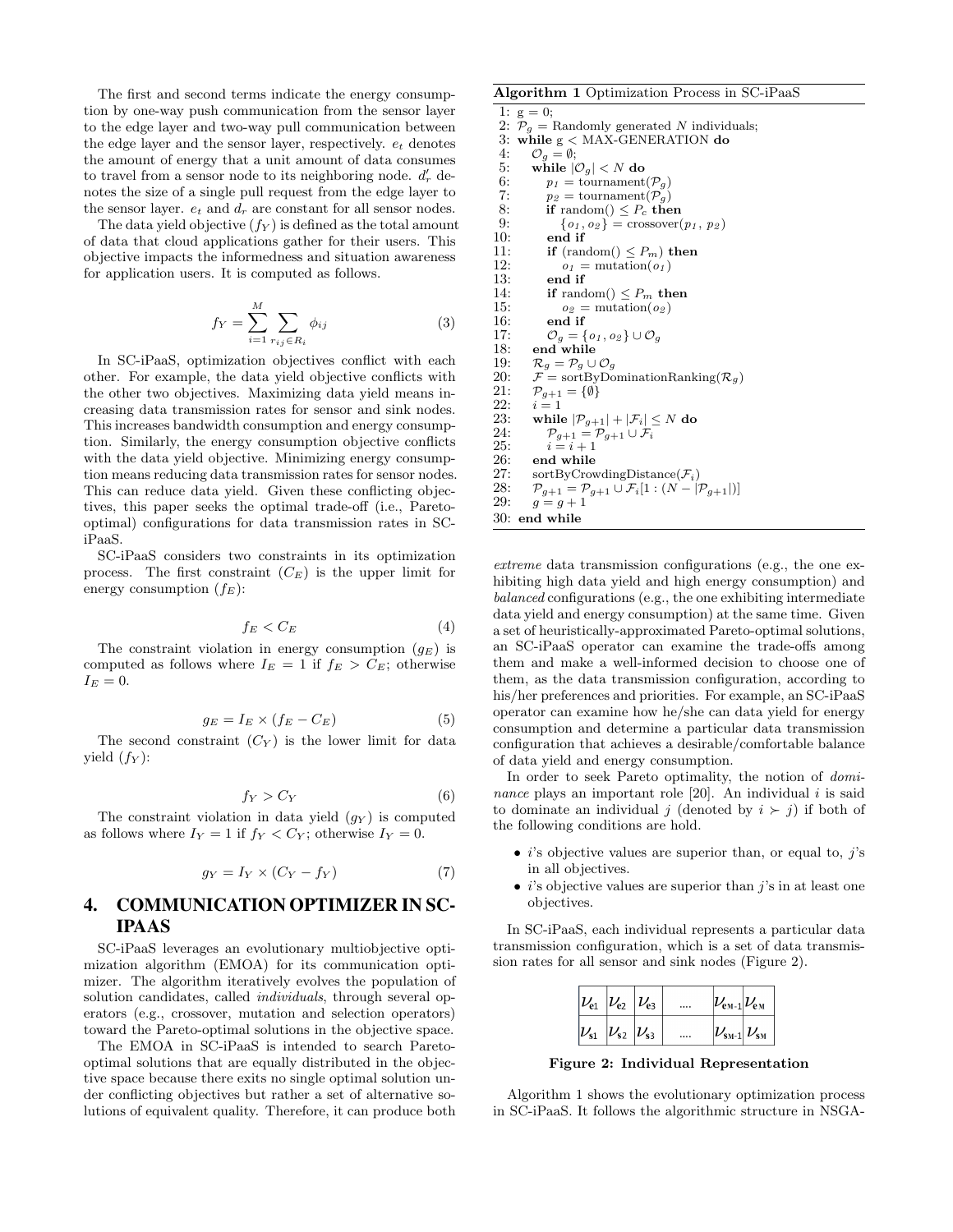II [6]. At the  $\theta$ -th generation, N individuals are randomly generated as the initial population  $P_0$  (Line 2). Each of them has randomly-selected data transmission rates for sensor and sink nodes.

In each generation  $(g)$ , two parent individuals  $(p_1 \text{ and } p_2)$ are selected from the current population  $\mathcal{P}_g$  with binary tournaments (Lines 6 and 7). A binary tournament randomly takes two individuals from  $P<sub>g</sub>$ , compares them based on the notion of constrained dominance, and chooses a superior one as a parent. Given the notion of constrained dominance, an individual  $i$  is said to *constrained-dominate* an individual  $j$ , if any of the following conditions is hold:

- *i* is feasible  $j$  is not.
- i and j are both feasible, and i dominates j in the objective space.
- Both  $i$  and  $j$  are infeasible, but  $i$  dominates  $j$  in the constraint space.
- Both  $i$  and  $j$  are infeasible and both of the following conditions are hold
	- 1. i's constraint violation are less than, or equal to,  $j$ 's in all constraints.
	- 2.  $i$ 's constraint violation are less than  $j$ 's in at least one constraint.

With the crossover rate  $P_c$ , two parents reproduce two offspring through crossover (Lines 8 to 10). Then, mutation occurs on each offspring (Lines 11 to 16). It assigns a new randomly-chosen data transmission rate to each node with the mutation rate  $P_m$ . The binary tournament, crossover and mutation operators are executed repeatedly on  $\mathcal{P}_g$  to reproduce N offspring. The offspring  $(\mathcal{O}_g)$  are combined with the parent population  $\mathcal{P}_g$  to form  $\mathcal{R}_g$  (Line 19).

Environmental selection follows reproduction. Best  $N$  individuals are selected from 2N individuals in  $\mathcal{R}_g$  as the next generation population  $(\mathcal{P}_{g+1})$ . First, the individuals in  $\mathcal{R}_g$ are ranked based on the constrained dominance relationships among them. Non-dominated individuals are on the first rank. The i-th rank consists of the individuals dominated only by the individuals on the  $(i-1)$ -th rank. Ranked individuals are stored in  $\mathcal F$  (Line 20).  $\mathcal F_i$  contains the *i*-th rank individuals.

Then, the individuals in  $\mathcal F$  move to  $\mathcal P_{g+1}$  on a rank by rank basis, starting with  $\mathcal{F}_1$  (Lines 23 to 26). If the number of individuals in  $\mathcal{P}_{g+1} \cup \mathcal{F}_i$  is less than N,  $\mathcal{F}_i$  moves to  $\mathcal{P}_{g+1}$ . Otherwise, a subset of  $\mathcal{F}_i$  moves to  $\mathcal{P}_{g+1}$ . The subset is selected based on the crowding distance metric, which measures the distribution (or diversity) of individuals in the objective space [6] (Lines 27 and 28). The metric computes the distance between two closest neighbors of an individual in each objective and sums up the distances associated with all objectives. A higher crowding distance means that an individual in question is more distant from its neighboring individuals in the objective space. In Line 27, the individuals in  $\mathcal{F}_i$  are sorted from the one with the highest crowding distance to the one with the lowest crowding distance. The individuals with higher crowding distance measures have higher chances to be selected to  $\mathcal{P}_{q+1}$  (Line 28).

## 5. SIMULATION EVALUATION

This section evaluates communication optimization in SCiPaaS through simulations.



Figure 3: Changes in Hypervolume over Generations

## 5.1 Simulation Configurations

Simulations are configured with a set of parameters shown in Table 1. A network of 50 sensor nodes is simulated to connect to a cloud through a sink node. Cloud applications issue 100,000 sensor data requests a day. Those requests are uniformly distributed over 50 virtual sensors. Table 2 shows three types of sensors used in simulations. Half of 50 sensors are temperature sensors. The size of each temperature data is 15 bytes. The time window for each temperature data request is randomly generated following a normal distribution with the mean of 300 seconds and the standard deviation of 60 seconds.

Table 1: Simulation Configurations

| Parameter                   |       | Value    Parameter             | Value |
|-----------------------------|-------|--------------------------------|-------|
| Total # of sensors $(M)$    | - 50  | $\Box$ Population size $(N)$   | 100   |
| Total $\#$ of data requests |       | 100,000 Crossover rate $(P_c)$ | 0.9   |
| Simulation time $(W)$       | 1 day | Mutation rate $(P_m)$          | 0.1   |

Table 2: Configurations for Sensors and Sensor Data Requests

| Sensor type  |    | Quantity   Data size $(d_i)$<br>(Bvtes) | Request time window $(w_{ij})$<br>(Seconds) |
|--------------|----|-----------------------------------------|---------------------------------------------|
| Temperature  | 25 | 15                                      | $\mathcal{N}(300, 60^2)$                    |
| Acceleration | 15 | 100                                     | $\mathcal{N}(600, 120^2)$                   |
| Sound        | 10 | 128                                     | $\mathcal{N}(1800, 360^2)$                  |

#### 5.2 Simulation Results

Figure 3 shows how individuals evolve as the number of generations grows when no constraints are specified  $(C_E =$  $\infty$  and  $C_Y = 0$ ). It uses the hypervolume (HV) metric [24]. HV measures the union of volumes that non-dominated individuals dominates in the objective space. Thus, HV quantifies the optimality and diversity of non-dominated individuals. A higher HV indicates that non-dominated individuals are closer to the Pareto-optimal front and more diverse in the objective space. As shown in Figure 3, SC-iPaaS rapidly increases its hypervolume measure in the first 10 generations and converges around the 400th generation. At the last generation, all individuals are non-dominated in the population.

Figure 4 shows how the average and the best objective values in the population change over generations when no constraints are specified. As the number of generations grow,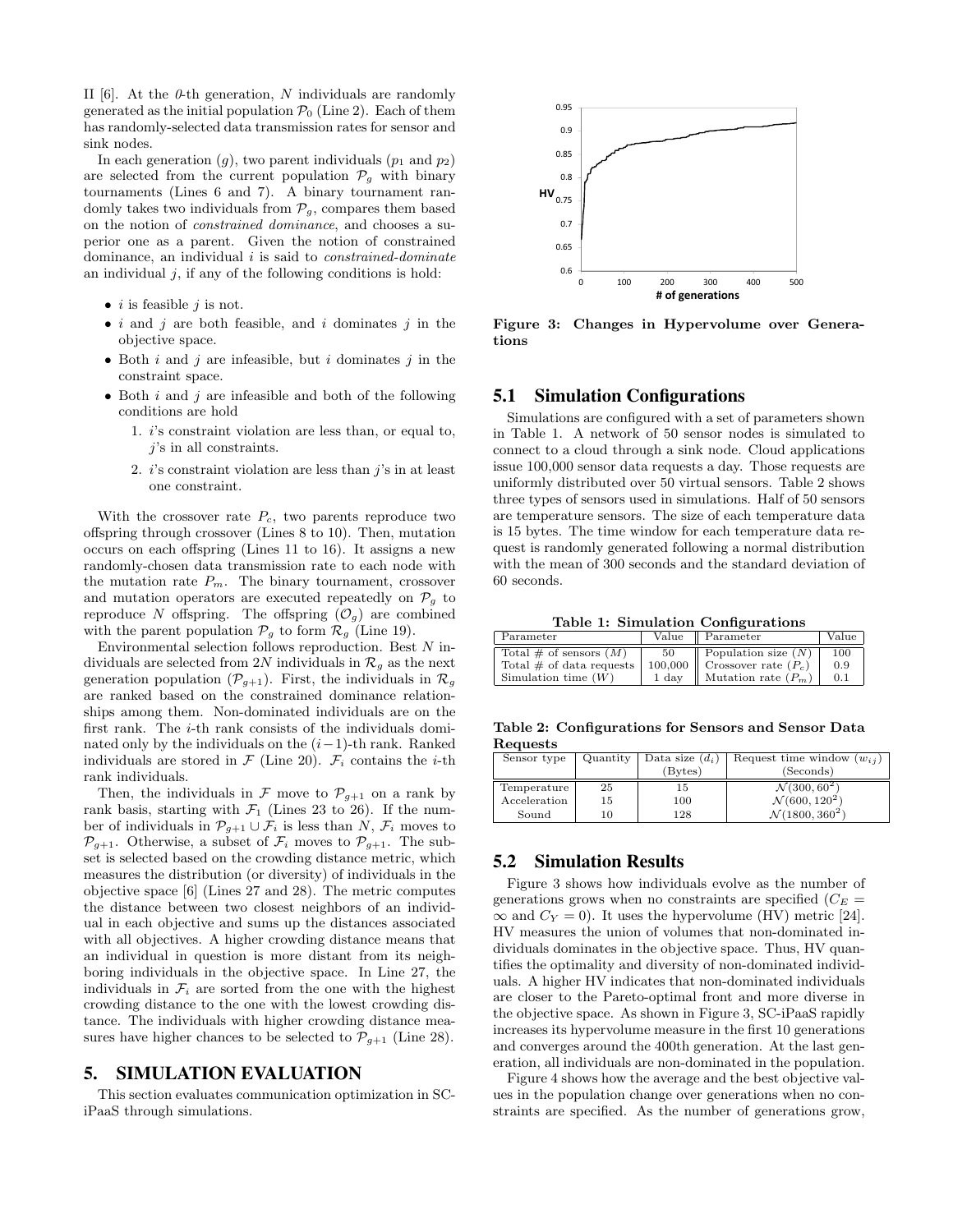

Figure 4: Average Objective Values over Generations



(a) Bandwidth Consumption and Energy (b) Data Yield and Bandwidth Consump-(c) Data Yield and Energy Consumption Consumption tion

Figure 5: Two-dimensional Objective Spaces

the average objective values of bandwidth consumption and energy consumption decrease while the average data yield increases. However, the best objective value clearly decreases over generations in every objective. Figures 3 and 4 verify that SC-iPaaS allows individuals to efficiently evolve and improve their quality and diversity

Figure 5 shows two-dimensional objective spaces, each of which plots individuals obtained at the last generation. (No constraints are specified.) Figure 5(a) illustrates that bandwidth consumption and energy consumption correlate. Figure 5(b) illustrates that data yield and bandwidth consumption conflict with each other. According to Figure 5(c), data yield and energy consumption conflict as well. SCiPaaS successfully reveals the relationships among optimization objectives and clearly exhibits the trade-offs among non-dominated individuals

Figure 6 shows two-dimensional objective spaces, each of which plots individuals obtained at the last generation when constraints are specified for data yield and energy consumption  $(C_E = 500,000$  and  $C_Y = 20,000,000)$ . At the last generation, all individuals are feasible; their objective values are below given constraint values. In comparison with Figure 5, Figure 6 demonstrates that SC-iPaaS effectively optimizes data transmission configurations subject to given constraints.

Figure 7 shows three-dimensional objective spaces that plot individuals obtained at the last generation with and without constraints. At the last generation, all individuals are non-dominated with each other in both cases. When constraints are given, all individuals are feasible at the last generation. As Figure 7 illustrates, SC-iPaaS evolves individuals in different ways with and without constraints and successfully obtain feasible individuals when constraints are specified.

#### 6. RELATED WORK

Various architectures and research tools have been proposed for cloud-integrated sensor networks [1, 3–5, 7, 8, 11, 19, 23]. Hassan et al. [11], Aberer et al. [1], Shneidman et al. [8,19] and Boonma et al. [3,4] assume three-tier architectures similar to SC-iPaaS and investigate publish/subscribe communication between the edge layer to the cloud layer. Their focus is placed on push communication. In contrast, SC-iPaaS investigates push-pull hybrid communication between the sensor layer and the cloud layer through the edge layer. Fortino et al. study a three-tier architecture to integrate body area networks with clouds [5, 7]. Yuriyama et al. propose a two-tier architecture that consists of the sensor and cloud layers [23]. The architectures proposed by Fortino et al. and Yuriyama et al. are similar to SC-iPaaS in that they leverage the notion of virtual sensors. However, they do not consider push-pull (nor publish/subscribe) communication. All the above-mentioned work do not consider communication optimization as SC-iPaaS does.

Push-pull hybrid communication has been studied well in sensor networks [2, 12–15, 21]. However, few attempts have been made to investigate it between the edge and cloud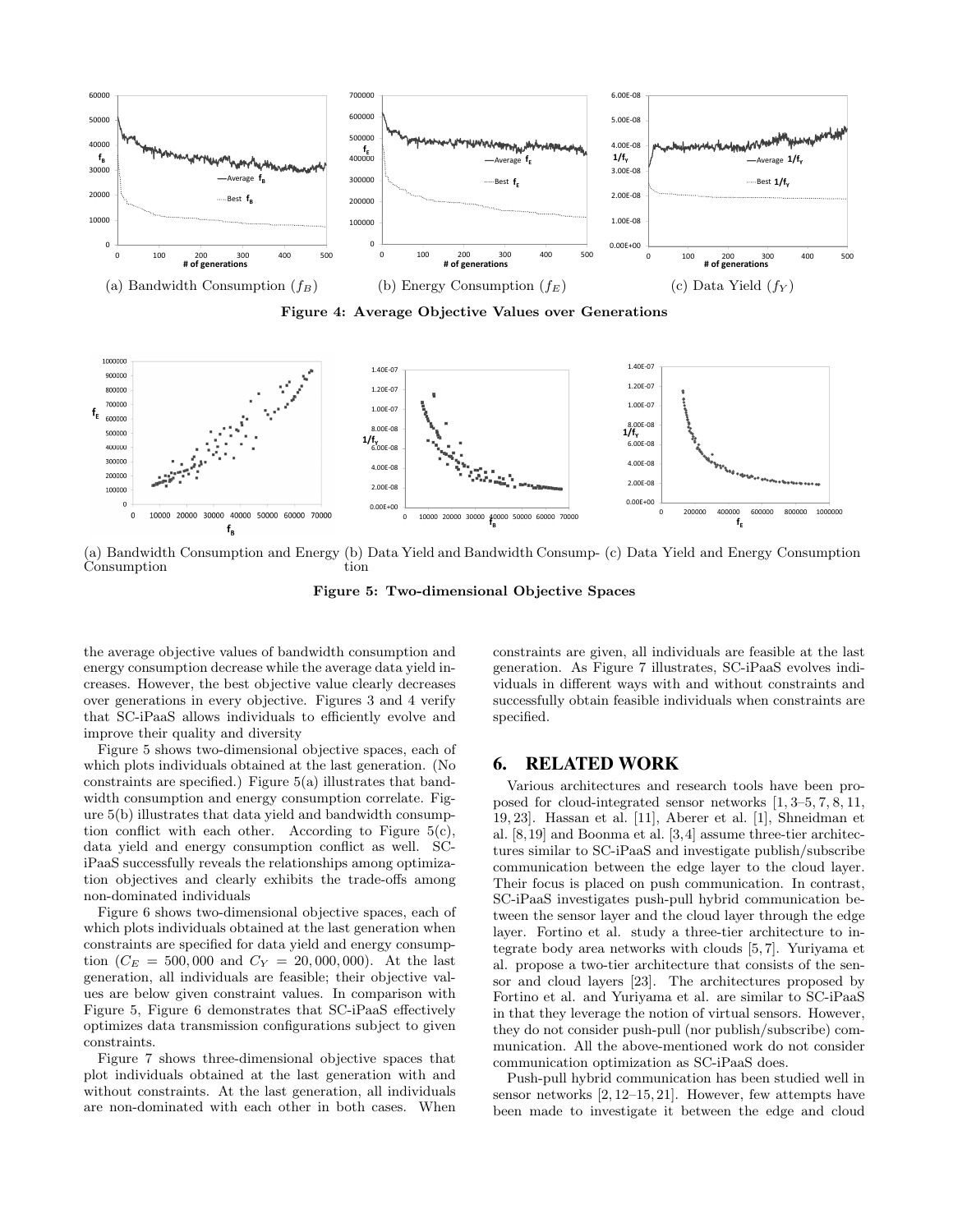

(a) Bandwidth Consumption and Energy (b) Data Yield and Bandwidth Consump-(c) Data Yield and Energy Consumption **Consumption** tion

Figure 6: Two-dimensional Objective Space (Data Yield and Energy Consumption) with Two Constraints



(a) Without Constraints ( $C_E = \infty$  and  $C_Y = 0$ ) (b) With Constraints ( $C_E = 500,000$  and  $C_Y =$ 20, 000, 000)

Figure 7: Three-dimensional Objective Spaces

layers in the context of cloud-integrated sensor networks. Unlike existing relevant work, this paper formulates an optimization problem with cloud-specific optimization objectives as well as the ones in sensor networks and examine sensor-to-cloud communication optimization.

Xu et al. propose a three-tier architecture called CEB (Cloud, Edge and Beneath), which is similar to SC-iPaaS, and optimize data transmission rates between layers [22]. CEB runs two optimization algorithms collaboratively: OPT-1 and OPT-2, which optimize data transmission rates between the cloud and edge layers and between the edge and sensor layers, respectively. Optimization is carried out on a sensor node by sensor node basis with respect to a single objective: energy consumption of sensor nodes. In contrast, SC-iPaaS runs a single optimization algorithm for the entire group of sensor nodes and sink nodes simultaneously with respect to multiple conflicting objectives. SC-iPaaS assumes sensor data requests with time windows to heterogeneous sensor networks while CEB assumes requests without time windows to homogeneous networks.

#### 7. CONCLUSIONS

This paper proposes a cloud-integrated sensor networking architecture, called SC-iPaaS, which hosts virtualized sensors in clouds and operates physical sensors through their virtual counterparts. SC-iPaaS performs push-pull hybrid communication between three layers: cloud, edge and sensor layers. This paper formulates an optimization problem for SC-iPaaS to seek the optimal data transmission configurations and approaches the problem with an evolutionary multiobjective optimization algorithm. SC-iPaaS successfully optimizes data transmission configurations with respect to multiple objectives (data yield, bandwidth consumption and energy consumption) subject to given constraints. It also reveals the relationships among objectives and clearly exhibits the trade-offs among different data transmission configurations.

#### 8. REFERENCES

- [1] K. Aberer, M. Hauswirth, and A. Salehi. Infrastructure for data processing in large-scale interconnected sensor networks. In Proc. the 8th IEEE Int'l Conference on Mobile Data Management, 2007.
- [2] P. Boonma, Q. Han, and J. Suzuki. Leveraging biologically-inspired mobile agents supporting composite needs of reliability and timeliness in sensor applications. In Proc. IEEE Int'l Conf. on Frontiers in the Convergence of Biosci. and Info. Tech., 2007.
- [3] P. Boonma and J. Suzuki. Toward interoperable publish/subscribe communication between wireless